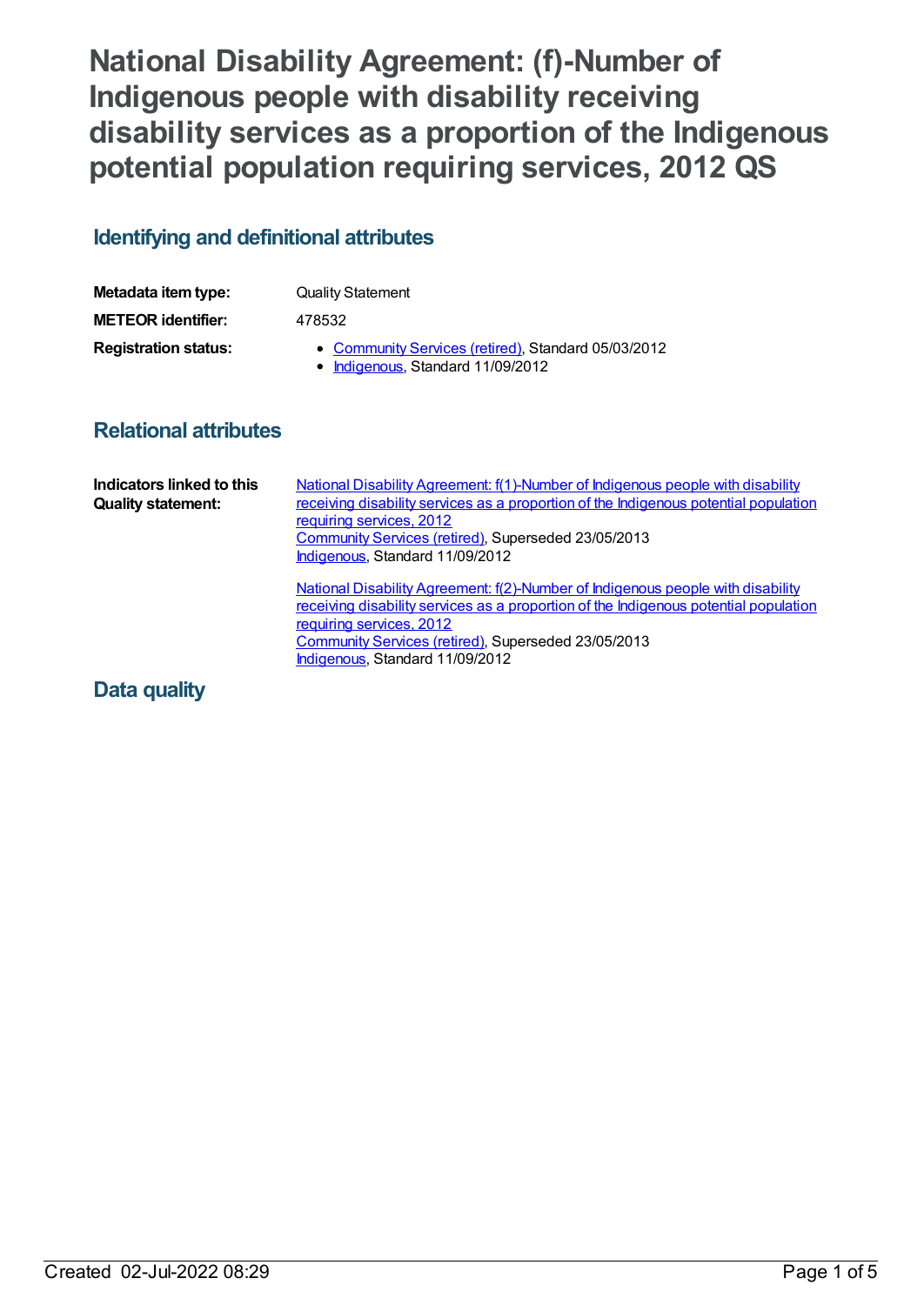| <b>Quality statement</b><br>summary: | 1. The quality of data about Indigeneity varies substantially between jurisdictions<br>and data sources. Caution should be exercised when interpreting these data. It is<br>recommended that these data be viewed in close conjunction with information<br>about the data quality.                                                                                                                                                                                                                                                                                                                                                                                                                                                                   |
|--------------------------------------|------------------------------------------------------------------------------------------------------------------------------------------------------------------------------------------------------------------------------------------------------------------------------------------------------------------------------------------------------------------------------------------------------------------------------------------------------------------------------------------------------------------------------------------------------------------------------------------------------------------------------------------------------------------------------------------------------------------------------------------------------|
|                                      | 2. DS/CSTDA NMDS data are generated by processes that deliver services to<br>people. It is assumed that these processes involve the determination of eligibility<br>and the assessment of disability support needs following broadly consistent<br>principles across jurisdictions, although it is known that differing assessment tools<br>are in use across jurisdictions. This assumption is untested.                                                                                                                                                                                                                                                                                                                                            |
|                                      | 3. Data measuring the Indigenous potential population is not explicitly available for<br>the required time point and so has been estimated from several different data<br>sources under several key assumptions. Previous research has confirmed that<br>Indigenous Australians experience severe or profound core activity limitation at<br>more than twice the rate as non-Indigenous Australians but relative rates by age<br>group and sex, across states and territories and remoteness areas, have not been<br>fully investigated. In particular, caution should be exercised in comparing indicators<br>for jurisdictions with very different remoteness area distributions of Indigenous<br>population.                                      |
|                                      | 4. The use of 2006 Census data to adjust underlying age-sex specific rates of<br>severe or profound core activity limitation to account for the higher level of disability<br>among Indigenous Australians involves mixing self-report data from a relatively<br>simple instrument for measuring need for assistance with sample survey data<br>collected by trained interviewers using a comprehensive survey instrument. The<br>cultural appropriateness for Indigenous people of data collection instruments<br>designed for the total population is not known; nor is it known how this, combined<br>with different data collection methods, impacts on the accuracy of the estimated<br>Indigenous potential population used in this indicator. |
|                                      | 5. There are issues with the consistency of the numerator and denominator for this<br>performance indicator, as the numerator and denominator are drawn from<br>differently defined populations and different data sources.                                                                                                                                                                                                                                                                                                                                                                                                                                                                                                                          |
| Institutional environment:           | The AIHW is an Australian Government statutory authority accountable to<br>Parliament and operates under the provisions of the Australian Institute of Health<br>and Welfare Act 1987. The AIHW provides expert analysis of data on health,<br>housing and community services. More information about the AIHW is available on<br>the <b>AIHW</b> website.                                                                                                                                                                                                                                                                                                                                                                                           |
|                                      | For general issues relating to the DS/CSTDA NMDS, refer to the DS/CSTDA<br>NMDS Data Quality Statement.                                                                                                                                                                                                                                                                                                                                                                                                                                                                                                                                                                                                                                              |
|                                      | For information on the institutional environment of the ABS, including the legislative<br>obligations of the ABS, please see ABS Institutional Environment.                                                                                                                                                                                                                                                                                                                                                                                                                                                                                                                                                                                          |
| <b>Timeliness:</b>                   | CSTDA NMDS 2008-09 and DS NMDS 2009-10                                                                                                                                                                                                                                                                                                                                                                                                                                                                                                                                                                                                                                                                                                               |
|                                      | ABS SDAC 2009; Census 2006; Indigenous projected population at 30 June 2008<br>and 30 June 2009 (projected population is based on data from the 2006 Census)                                                                                                                                                                                                                                                                                                                                                                                                                                                                                                                                                                                         |
| <b>Accessibility:</b>                | The AIHW provides a variety of products that draw upon the DS/CSTDA NMDS.<br>Published products available on the AIHW website are:                                                                                                                                                                                                                                                                                                                                                                                                                                                                                                                                                                                                                   |
|                                      | • Disability support services (annual report)<br>• Aboriginal and Torres Strait Islander people with disability, part of the<br>Indigenous Observatory<br>• Interactive disability data cubes<br>• Ad hoc data are available on request (charges apply to recover costs)<br>• METeOR - online metadata repository<br>• National Community Services Data Dictionary.<br>The ABS website provides information and data on the ERP and the Indigenous                                                                                                                                                                                                                                                                                                   |
|                                      | Project Population, Census Need for Assistance and SDAC profound/severe<br>core-activity limitation. Detailed data extractions are available through the National<br>Information Referral Service (cost-recovery applies).                                                                                                                                                                                                                                                                                                                                                                                                                                                                                                                           |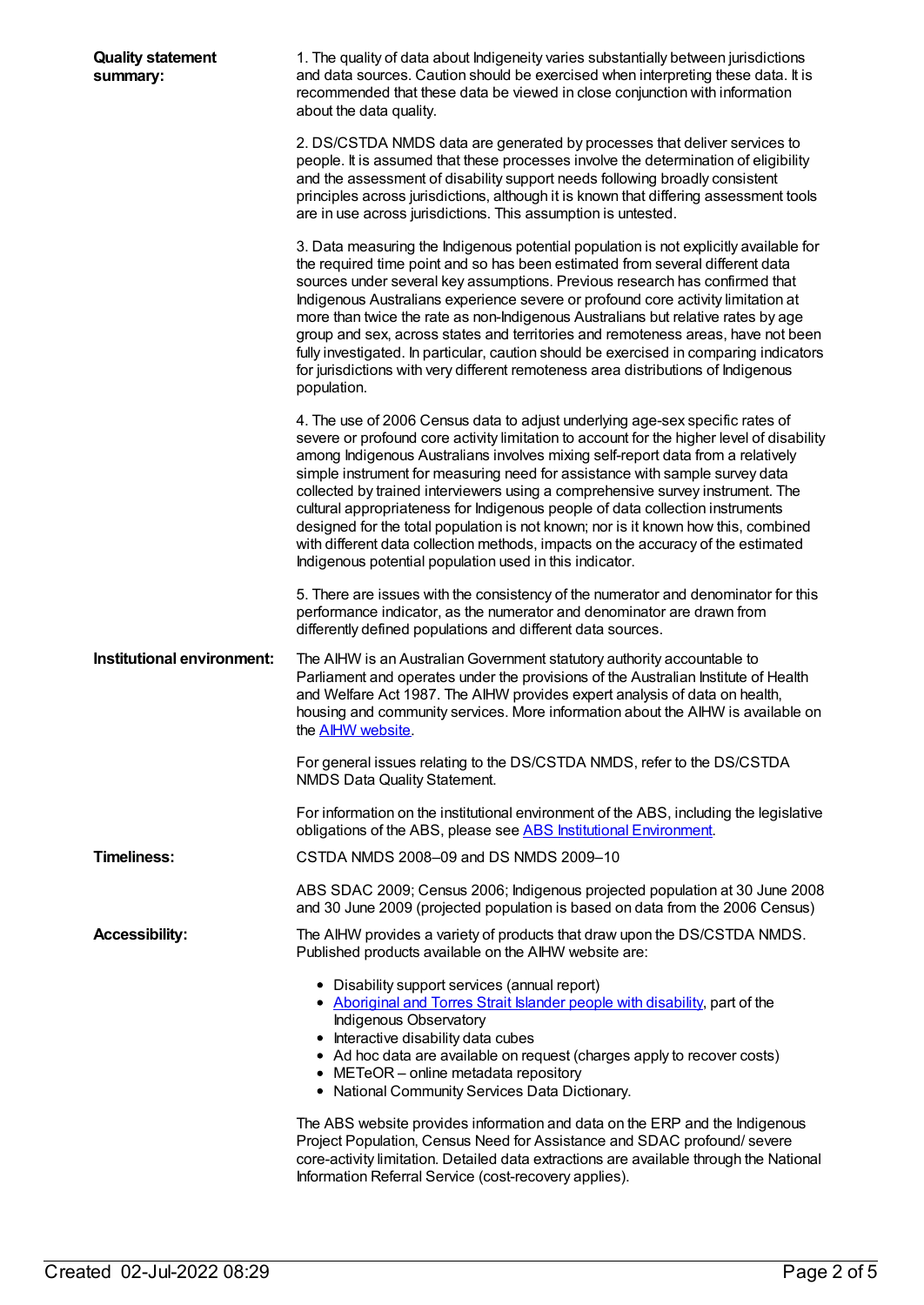**Interpretability:** Information to assist in interpretation of the performance indicator is contained in the NDA performance indicator glossary, which accompanies these Data Quality Statements.

> Supporting information on the quality and use of the DS/CSTDA NMDS are published annually in 'Disability support services' available in hard copy or on the AIHW website ([<www.aihw.gov.au](http://www.aihw.gov.au/)>).

**Relevance:** Data from several different sources, each referencing different time periods, are used to produce performance indicator (f). Data used are from the CSTDA NMDS 2008–09 and DS NMDS 2009–2010, SDAC 2009, Indigenous Projected Population June 2008 and June 2009, and Census 2006. This may reduce the overall quality of the estimates. Some particular issues are listed in the Relevance section of the Data Quality Statement for performance indicator (c). Additionally,

- The indigeneity data item from the SDAC 2009 is not readily available, so a rate ratio adjustment, calculated from information from the Census, is made to the national all person age-sex specific severe/profound core activity limitation rates, as detailed in the Measure section. The use of these adjustments assumes consistency between the rate ratio as calculated from Census information, and the corresponding information if it were collected from the SDAC 2009. Two particular points of note with regards to this assumption are:
	- 1. Information from Census 2006 about people with need for assistance with core activities is based on the self enumeration (interview in Indigenous communities) of four questions, whereas people are defined as having a severe/profound core activity limitation in SDAC 2009 on the basis of a comprehensive interviewer administered module of questions, and thus the two populations are different, although they are conceptually related.
	- 2. ABS research indicates that the Indigenous identification rate differs between the Census and interviewer administered surveys.
- The cultural appropriateness for Indigenous people, of data collection instruments designed for the total population is not known; nor is it known how this, combined with different data collection methods, impacts on the accuracy of the estimated Indigenous potential population used in this indicator.

DS/CSTDA NMDS data are generated by processes that deliver services to people. It is assumed that these processes involve the determination of eligibility and the assessment of disability support needs following broadly consistent principles across jurisdictions, although it is known that differing assessment tools are in use across jurisdictions. This assumption is untested.

The scope of services provided under the CSTDA/NDA varied across jurisdictions. In Victoria, Queensland and Western Australia (in some cases), specialist psychiatric disability services were provided under the CSTDA/NDA. In all other jurisdictions specific mental health services were funded and provided under health, rather than disability, portfolios. To facilitate comparability of data, specialist psychiatric disability services in Victoria, Queensland and Western Australia are excluded from the NDA performance indicators. That is, the data excludes those who only receive specialist psychiatric disability services, but does not exclude those people with a psychiatric condition who receive other specialist disability services. In addition, the predominant service models vary across jurisdictions, and this may affect comparability of data. For example, differences across the states and territories in the predominant model of accommodation support lead to differences in the number of people accessing those services. Caution is recommended in the use or interpretation of performance at the service type level. There is a risk when service type level data is interpreted in isolation as various service types are complementary and the emphasis on different services reflects [jurisdictional](http://www.aihw.gov.au/disability-publications/) policy directions. For more information, see **Disability support** services 2008–09 and [Disability](http://www.aihw.gov.au/disability-publications/) support services 2009–10. **Accuracy:** A potential source of error in the DS/CSTDA NMDS is people for whom Indigenous

status is not stated or not collected. For 2009–10, the not stated/not collected rate varied across jurisdictions from a low rate of 0.3% for AustralianGovernment agencies, to a high rate of 13.1% for Northern Territory agencies; the overall rate being 4.2%. For 2008–09, the not stated/not collected rate varied across jurisdictions from a low rate of 0.2% for AustralianGovernment agencies, to a high rate of 12.6% for Victorian agencies; the overall rate being 4.6%. See the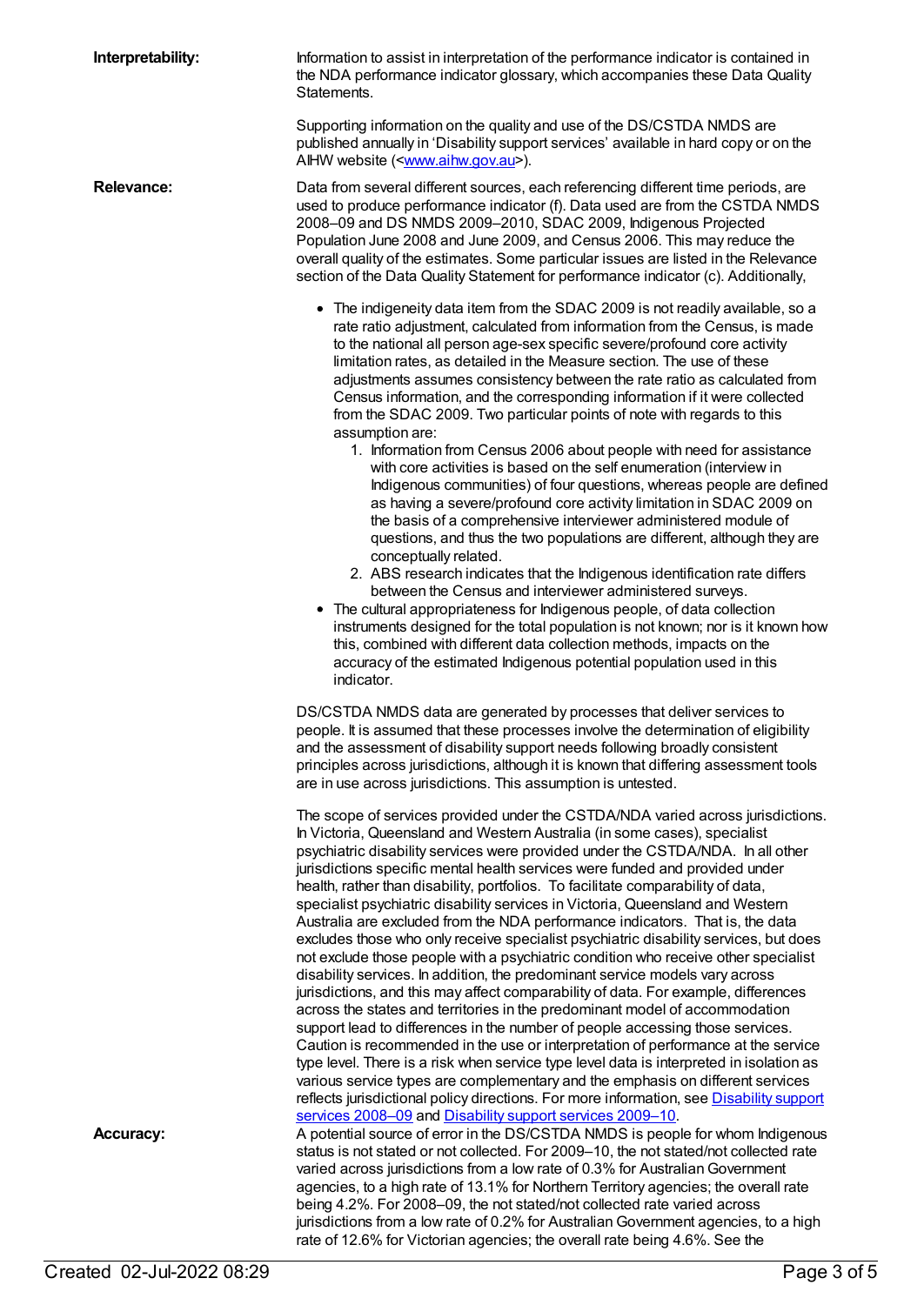accompanying appendix for further details. Not stated or not collected Indigenous status may introduce bias into the results affecting both the accuracy of estimates and the comparability of estimates across jurisdictions. In addition, a coding audit of the Indigenous status data item has not been undertaken, thus the accuracy of the rate of Indigenous identification in the NMDS is not known.

For general issues relating to the DS/CSTDA NMDS, refer to the DS/CSTDA NMDS Data Quality Statement.

Being a sample survey, estimates from the SDAC 2009 are subject to sampling variability. A measure of the sampling variability, the relative standard error (RSE) percent, was estimated for the age-sex specific rates of severe/profound core activity limitation and can be found in the Accuracy section of the Data Quality Statement for Indicator (c).

The cultural appropriateness for Indigenous people of data collection instruments designed for the total population is not known. Poor cultural sensitivity of data collection instruments is a potential source of non-sampling error which affects the accuracy of Indigenous potential population estimates. The size of this error, if present, cannot be measured.

Potential sources of error in CQuality statements about Census 2006 data items can be found on the ABS website.

For general issues relating to the SDAC, Census and Indigenous Projected Population, refer to ABS data quality statements.

Census include failure to return a Census form or failure to answer every applicable question. Information calculated from Census 2006 data excludes people for whom data item information was not available. Should the characteristics of interest of the people excluded differ from those people included, there is potential for bias to be introduced. In particular for Indigenous estimates, undercounting of Indigenous Australians may introduce bias into the results which would affect the comparability of estimates across jurisdictions. The net Census undercount for all Indigenous Australians was estimated at 11.5%, calculated as the difference between the Census count and estimated Indigenous population on Census night. Estimates of the Indigenous net undercount for all jurisdictions are included below.

|            | Jurisdiction   Undercount rate % |
|------------|----------------------------------|
| <b>NSW</b> | 8.6                              |
| Vic.       | 9.4                              |
| Qld        | 11.6                             |
| <b>WA</b>  | 16.6                             |
| <b>SA</b>  | 8.6                              |
| Tas.       | 8.8                              |
| <b>ACT</b> | 8.8                              |
| NT         | 16.0                             |

*Estimated Indigenous net Census undercount*

*Source: ABS Cat no. 3238.0.55.001*

*Quality [statements](http://www.abs.gov.au/) about Census 2006 data items can be found on the ABS website.*

*For general issues relating to the SDAC, Census and Indigenous Projected Population, refer to ABS data quality statements.*